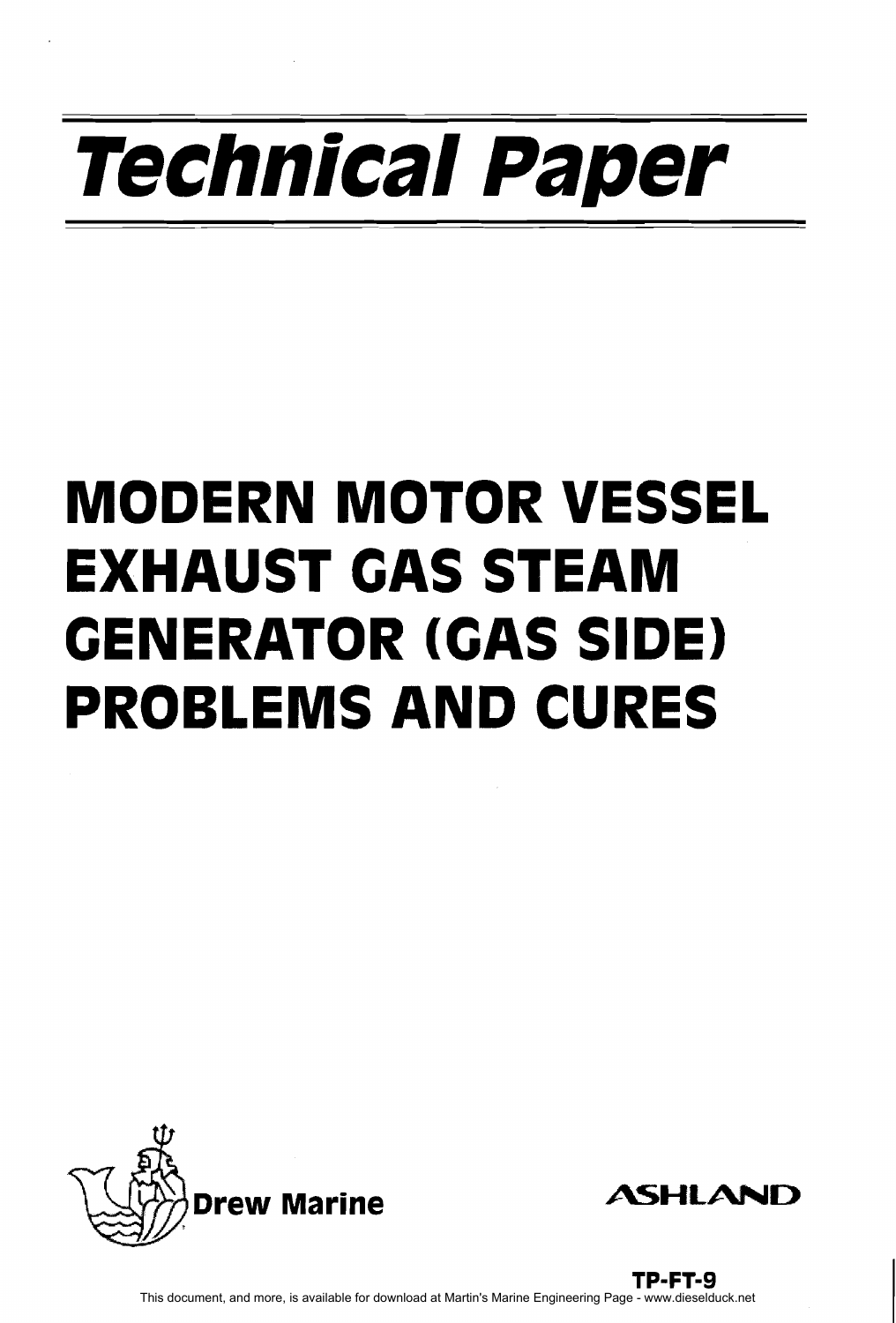### **MODERN MOTOR VESSEL EXHAUST GAS STEAM GENERATOR (GAS SIDE) PROBLEMS AND CURES**

The exhaust gas steam generators on modern vessels are an integral part of the system for efficient utilization of the fuel energy. The exhaust gas from the combustion process in the main engine passes through the turboblowers and ultimately through the exhaust gas steam generator before exiting to the funnel. Capturing as much of the heat energy as possible in the exhaust gas is highly desirable since it improves the overall efficiency of the vessel's energy consumption program.

The problem in this energy conservation process is the exhaust combustion gases from the engine carries with them deposit producing materials which are a combination of unburnable products such as ash as well as the hydrocarbons which have not been completely burned simply because the combustion process is not 100% efficient. In addition to these particulate materials the exhaust gases carry moisture from the combustion reactions and volatilized portions of the various contaminants which were present in the fuel. All of these materials tend to foul the heat transfer surfaces of the steam generator which, in turn, reduces its efficient generation of steam for shipboard process applications.

An example of the effect of deposit buildup on the gas side surfaces of the exhaust gas steam generator is that 0.5 mm of soot can reduce the generator's output by up to 20% at rated boiler load conditions. Another way of saying this is that 1 mm of soot is equivalent to the insulating effect of 5 mm of asbestos. Therefore. minimizing deposits especially those from unburned hydrocarbons is a necessity if the system's efficiency is to be maintained at optimum levels.

In addition to the particulate formations, the problems with respect to acid corrosion cannot be overlooked. Low temperature corrosion is caused by the presence of sulfur in the fuel which is converted in the combustion process in the presence of oxygen to sulfur dioxide (SO,). This sulfur dioxide and a secondary product sulfur trioxide (SO<sub> $3$ </sub>) combine with moisture (H<sub>2</sub>O) in the exhaust system to form sulfurous (H<sub>3</sub>SO<sub>3</sub>) and sulfuric acid (H<sub>3</sub>SO<sub>3</sub>). In addition to this reaction, the presence of other fuel contaminants such as vanadium act as catalysts in combustion and further the formation of sulfur trioxide from the sulfur dioxide. This means that additional quantities of highly corrosive sulfuric acid are formed in the exhaust system.

If the gas side heat transfer surfaces are coated with particulate material of any type and the gas temperature is such that the dewpoint (approximately 140°C) of the gas stream is reached, the water and acids which are generated are absorbed on the particulate material and held to the metal surfaces of the unit. This exaggerates the already severe corrosion effects.

With all of these undesirable conditions which can occur, it is imperative that corrective action is taken to reduce the deposits and the acid generating characteristics to the lowest levels possible in the combustion process of the main engine. It is also possible to treat the exhaust gas steam generator with a special soot release product designed for the unit's low temperature areas.

Minimizing deposit formations and the acid generating potential of a diesel combustion process involves the optimization of the engine operations in burning the fuel and the treatment of the fuel with combustion improvers and deposit modifiers if necessary. When these approaches have been taken, the next course of action is the use of a low temperature soot release product on a regular schedule to burn off the unburned hydrocarbons That may be present which then minimizes the potential for acid attack, since there will be no surfaces on which the acid can be absorbed. Of course, the utilization of effective soot blowers to remove loosened particulate material is of prime importance. While, the application of a low temperature soot release product can go a long way towards minimizing deposits and acid attack conditions, it cannot take the place of good soot blowing capability and proper orientation of the soot blowing nozzles.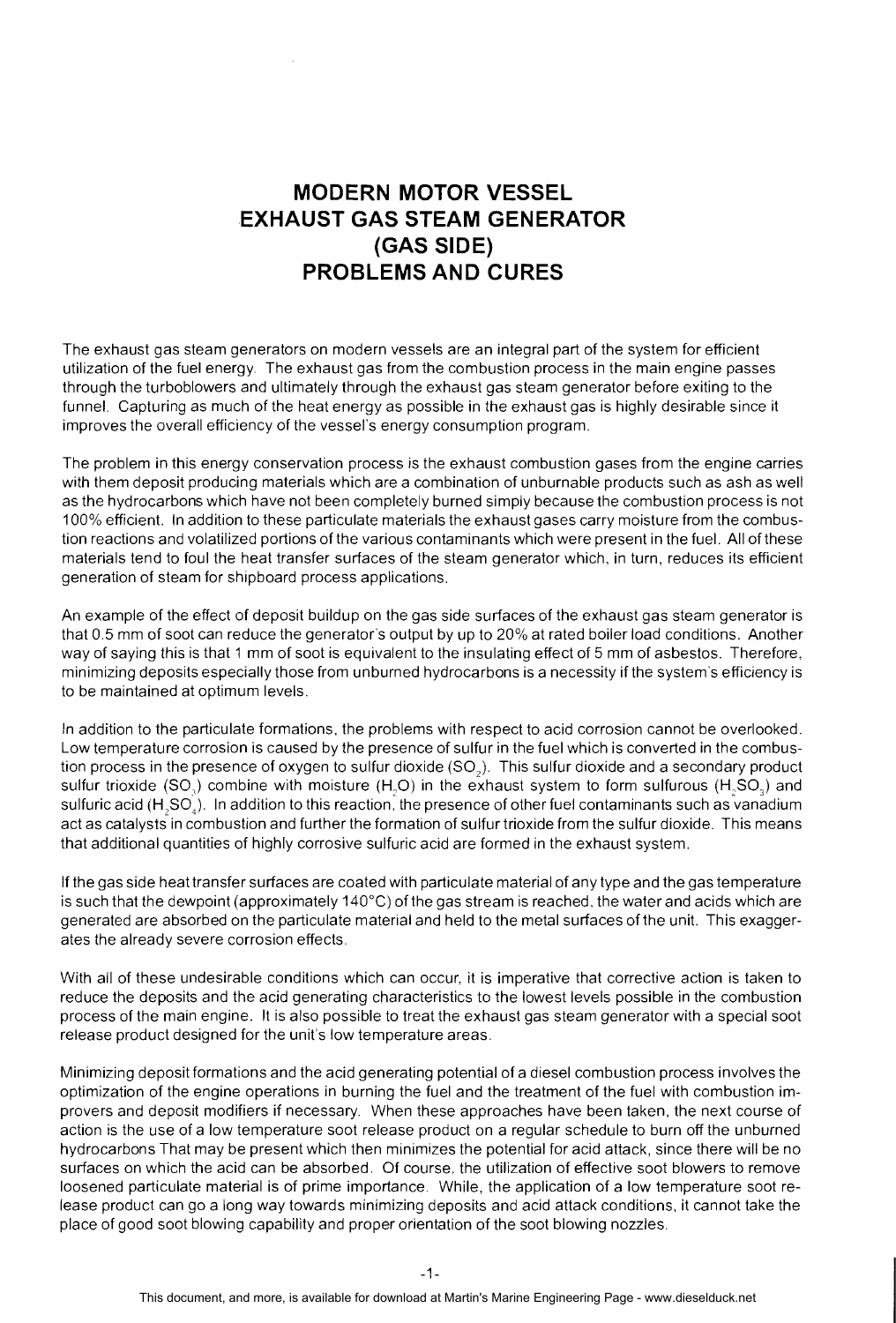The heat exchange elements in an exhaust gas steam generator are usually fitted with studs or gills to increase the heat transfer absorption characteristics of the surfaces, Deposits and acids which accumulate on these surfaces can be minimized by the low temperature soot release catalytic action. This catalyst reduces carbon buildup by promoting the "controlled burning" of the hydrocarbons. While steam ship boiler systems have used regular soot release products for many decades, these same chemical materials are not effective in diesel engine exhaust gas systems because of the lower temperatures encountered. These temperatures can be as low as 200°C or lower and. as such. require special chemical formulations to become activated.

The criteria for the amount of a low temperature soot release product required for treatment of an exhaust steam generator's gas side involves the type and degree of fouling, the equipment's design, the vessel's operating conditions, the exhaust gas temperature ranges and, finally, the burnability characteristics of the bunker being burned in the engine. All of these criteria are important and can play a major role in the success of the treatment program. Once these considerations have been evaluated, the amount of the low temperature soot release product required will probably be in the order of 1 kilogramlday for each 400-500 square meters of heat transfer surface. If exhaust gas temperatures at the entrance to the unit are much below  $250^{\circ}$ C the dosage level should be increased approximately  $50\%$ .

The recommended method of dosing a low temperature soot release formula is by means of a cheniical pot fitted with plant airto propel the product into the entry duct work. The desired treatment quantity is placed into the pot and the plant air pressure (approximately 7 kg/cm<sup>2</sup>) will be adequate to inject the treatment which is in a powder form. The injection piping places the soot release powderjust at the entrance to the exhaust gas steam generator to take full advantage of the gas flow to carry the treatment throughout the generator. The low temperature characteristic of the soot release product permits it to be activated by the gas temperature and its position on the heat transfer surfaces and the deposits commences with a controlled burning process of the unburned hydrocarbon. This "controlled burning" is in the form of a "glowing ember" rather than an open flame. When the burning process is complete (approximately 15-30 minutes) the system should be air or steam blown in the normal manner to remove all loosened material. With this process, air or steam the cleanliness and efficiency of the heat transfer generator tube banks should be restores and optimum steam generation should be realized.

#### **SUMMARY**

In summary, all practical combustion systems create particulate material, moisture and acids in the exhaust gases. If these products are allowed to remain and solidify on the metal surfaces of the gas steam generator the efficiencyof heat transfer is dramatically reduced and the corrosive action of the acids formed in and after the dewpoint areas is enhanced. Special low temperature soot release products are available to help correct the unburned hydrocarbon conditions in deposit formations but, in many instances, it is necessary to examine and correct off- specification operation of the engine as well as the quality of precombustion handling of the fuel.

Low temperature soot release products are injected into the flowing exhaust gas, They promote the burning of the unburned hydrocarbons in the deposit formations which are then loosened so as to permit proper soot blowing procedures to remove them from the system. Once the deposits have been removed. the corrosive effects of acids are minimized since there are no surfaces on which they can be absorbed.

In closing, it is important to remember that the proper application of a low temperature soot release product on a regular schedule can maintain the system's efficiency. However, the operation of the main engine and the quality of the fuel being consumed should not be ignored. Optimizing these areas will minimize the deposit problems in the exhaust system and improve efficiency while minimizing the harmful effects of acid accumulations and potential stack fires.

 $-2-$